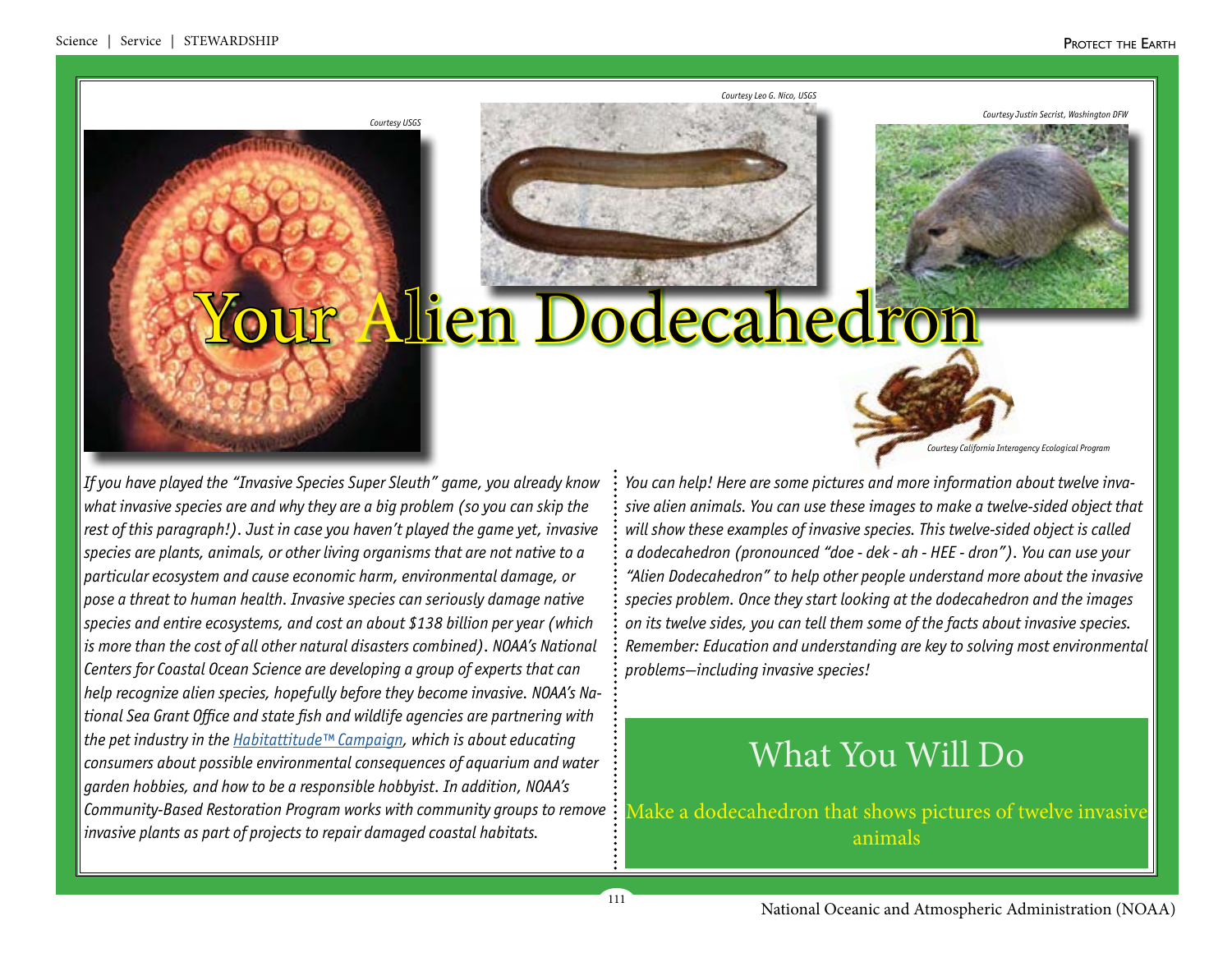### What You Will Need

- □ Color copy of images on the "Alien Dodecahe*dron Worksheet"*
- □ Copy of "How to Fold a Dodecahedron" work*sheet*
- r *Scissors*
- $\Box$  Glue for paper

### Warning

*Be careful with scissors; they are sharp!*

### How to Do It

- 1. *Carefully cut out the pattern on the "How to Fold a Dodecahedron" worksheet. Be sure NOT to cut the dashed lines!*
- 2. *Fold all of the dashed lines away from you (backward), then unfold and flatten the pattern.*
- 3. *Cut out the twelve images on the color copy of the "Alien Dodecahedron Worksheet."*
- 4. *Glue the images onto the dodecahedron pattern.*
- 5. *Fold the dodecahedron pattern along the dashed lines so that it makes a twelve-sided shape. Glue the tabs to keep the shape from unfolding.*

6. *Now you have an Alien Dodecahedron! Look over the facts about each species on the work-*

*sheet. You will see that some alien invaders were deliberately brought to the United States for various reasons. Others arrived by accident, sometimes as part of "ballast water." Ballast water is water that is pumped into large ships when they are not carrying cargo, so that they are more stable when sailing on the ocean. This means that water from one part of the Earth can be carried thousands of miles away before it is pumped out again. If small animals or larvae happen to be in the water when it is pumped into a ship, they get a free ride to another part of the world!* 

*You will also see that one of the biggest problems with invasive species is that they compete with native species. Native species are the organisms that are normally found in a certain ecosystem. Often, native species do not have good defenses against invaders. Species like the zebra mussel cause other problems when they attach themselves inside pipes that carry water in and out of factories or power* 



112

Lionfish, Courtesy Paula Whitfield, NOAA

*plants. Some invaders are dangerous to humans, such as the lionfish that has spines that contain a powerful venom.*

*Show your Dodecahedron to other people and tell them about the invasive species problem. You can also play a game with your Dodecahedron: Players take turns, and the player who is "It" gently tosses the Dodecahedron onto a flat surface, then looks at the picture that is face down. Time the player to see how long it takes to correctly name the species and what damage it causes (or whatever other facts you want to include in the game). If the facedown image has already been named by another player, the player who is "It" tosses the Dodecahedron again until a new image is face-down.*

## Want to Do More?

See [https://www.fisheries.noaa.gov/insight/](https://www.fisheries.noaa.gov/insight/invasive-and-exotic-marine-species) [invasive-and-exotic-marine-species](https://www.fisheries.noaa.gov/insight/invasive-and-exotic-marine-species) and [https://](https://coastalscience.noaa.gov/category/stressor-impacts/invasives/) [coastalscience.noaa.gov/category/stressor-im](https://coastalscience.noaa.gov/category/stressor-impacts/invasives/)[pacts/invasives/](https://coastalscience.noaa.gov/category/stressor-impacts/invasives/) to find out more about invasive species and what is being done about them.

The National Invasive Species Information Center Web site, [www.invasivespeciesinfo.gov/index.](http://www.invasivespeciesinfo.gov/index.shtml) [shtml](http://www.invasivespeciesinfo.gov/index.shtml) has a lot of information about invasive species, including links to images.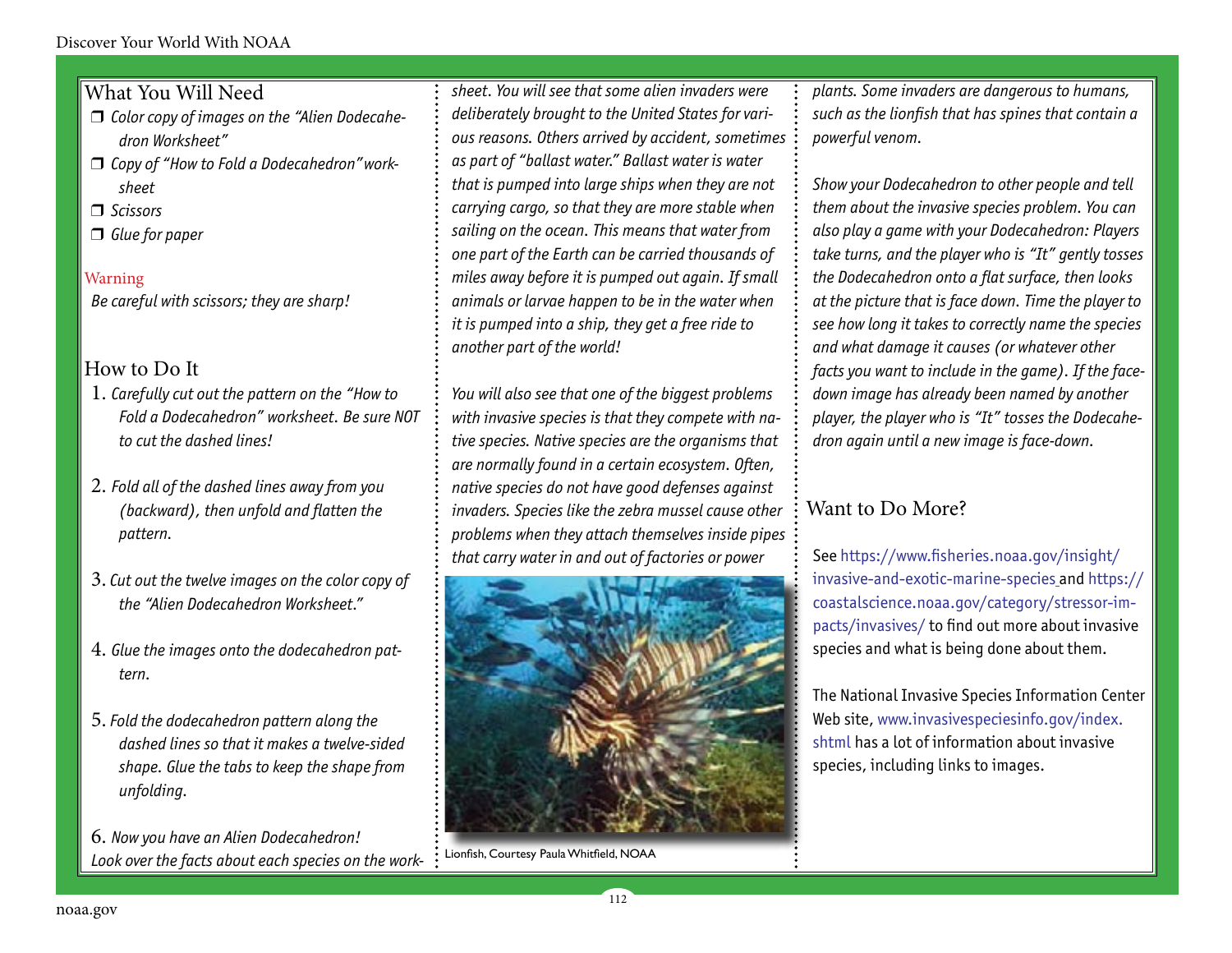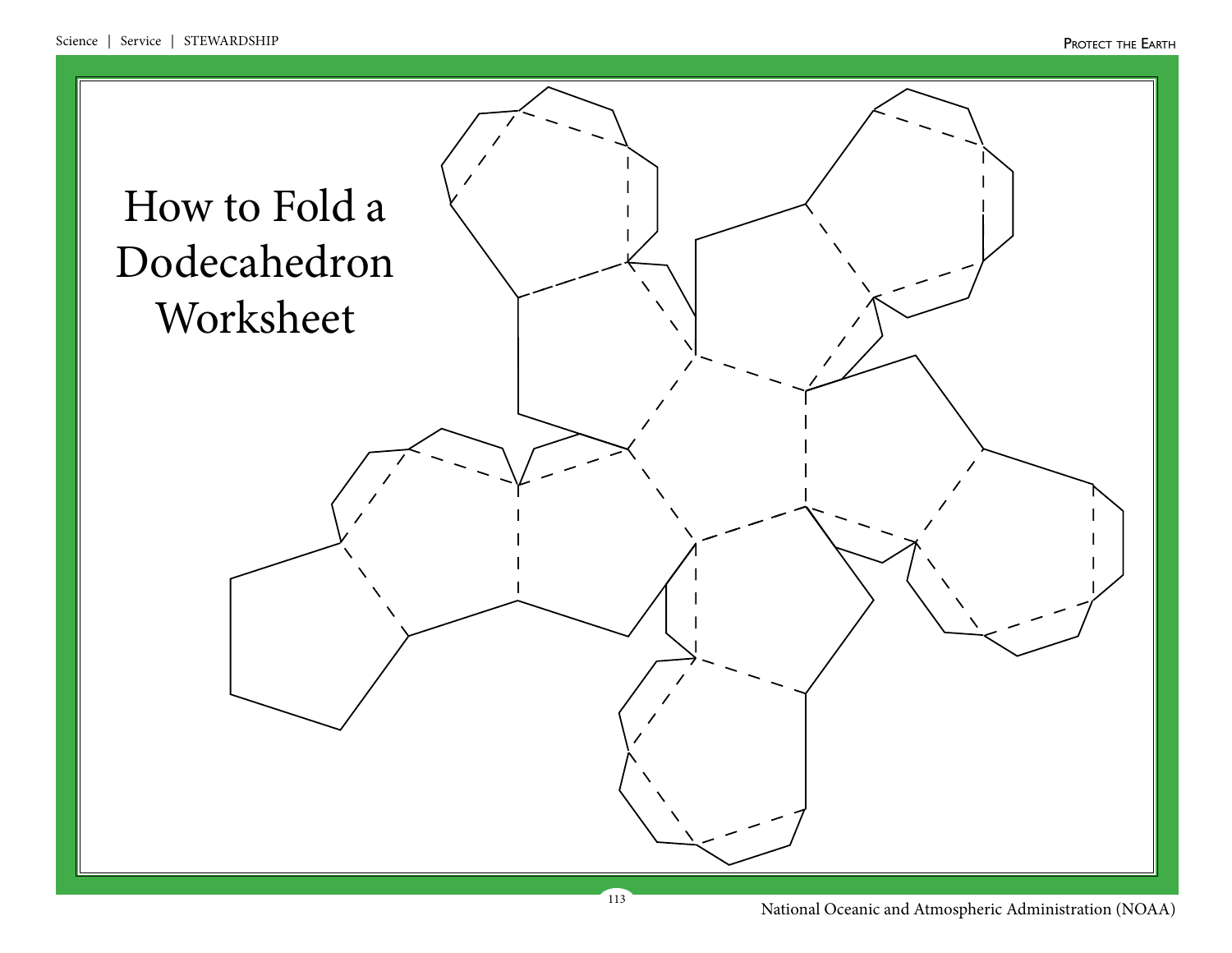## Alien Dodecahedron Worksheet



Courtesy NOAA Restoration Center, Jim Turek

What Is It? *A fish called an Alewife (also called mulhaden, grey herring, golden shad); its scientific name is Alosa pseudoharengus* 

Where Did It Come From? *Atlantic Ocean*

How Did It Get Here? *Deliberately introduced to Lake Erie*

What Does It Do? *Competes with native species*



Courtesy Leo G. Nico, USGS, Gainesville, FL

What Is It? *A fish called an Asian swamp eel or rice eel; its scientific name is Monopterus albus*

Where Did It Come From? *Asia*

How Did It Get Here? *Brought to the U.S. for aquariums and fish markets, accidentally released*

114

What Does It Do? *Competes with native species*



Courtesy of California Interagency Ecological Program

What Is It? *A crab called the Chinese mitten crab; its scientific name is Eriocheir sinensis*

Where Did It Come From? *China*

How Did It Get Here? *In ballast water of ships; possibly deliberately released*

What Does It Do? *Competes with native species*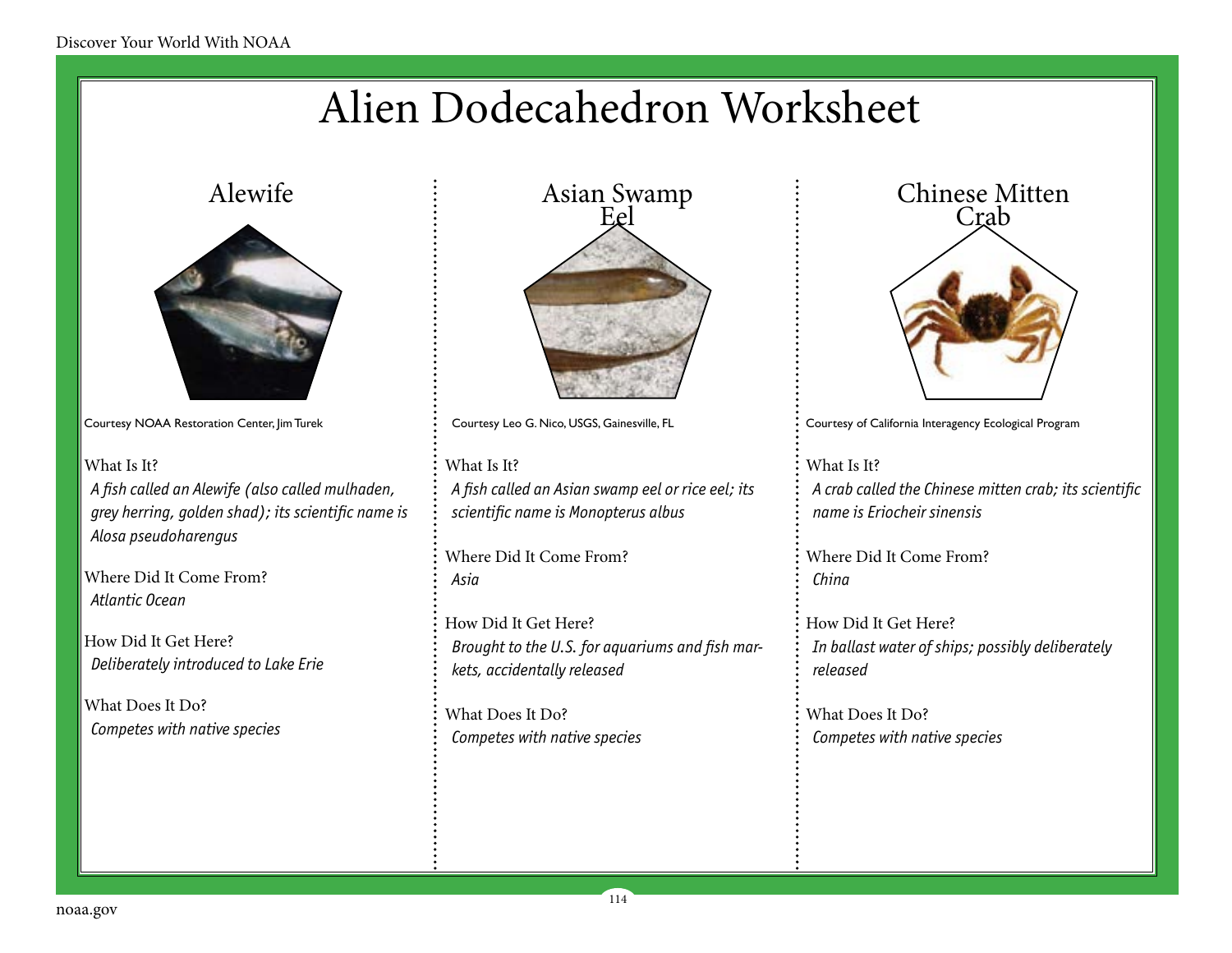| Lionfish                                                                                          | Northern Snake-<br>head                                             | Nutria                                                                 |
|---------------------------------------------------------------------------------------------------|---------------------------------------------------------------------|------------------------------------------------------------------------|
|                                                                                                   |                                                                     |                                                                        |
| Courtesy Paula Whitfield, NOAA Center for Coastal Fisheries and<br>Habitat Research, Beaufort, NC | Courtesy U.S. Geological Survey, Florida Integrated Science Center] | Courtesy Justin Secrist, Washington Department of Fish and<br>Wildlife |
| What Is It?                                                                                       | What Is It?                                                         | What Is It?                                                            |
| A fish called the lionfish; its scientific name is                                                | A fish called the Northern snakehead; its scientific                | A mammal called a Nutria (also called a coypu,                         |
| Pterois volitans                                                                                  | name is Channa argus                                                | coypu rat, nutria rat, or swamp beaver); its scien-                    |
|                                                                                                   |                                                                     | tific name is Myocastor coypus                                         |
| Where Did It Come From?                                                                           | Where Did It Come From?                                             |                                                                        |
| Pacific Ocean                                                                                     | Asia                                                                | Where Did It Come From?                                                |
|                                                                                                   |                                                                     | South America                                                          |
| How Did It Get Here?                                                                              | How Did It Get Here?                                                |                                                                        |
| Brought to the U.S. for aquariums; accidentally or                                                | Brought to the U.S. for fish markets; accidentally or               | How Did It Get Here?                                                   |
| deliberately released                                                                             | deliberately released                                               | Brought to the U.S. for fur production                                 |
| What Does It Do?                                                                                  | What Does It Do?                                                    | What Does It Do?                                                       |
|                                                                                                   |                                                                     |                                                                        |
| Eats native species and has venomous spines that                                                  | Feeds aggressively on amphibians, fish, birds, and                  | Damages vegetation and destroys wetland habitats                       |
| are poisonous to humans                                                                           | small mammals; can survive in waters that contain                   |                                                                        |
|                                                                                                   | very little oxygen and can travel across land                       |                                                                        |
|                                                                                                   |                                                                     |                                                                        |
|                                                                                                   |                                                                     |                                                                        |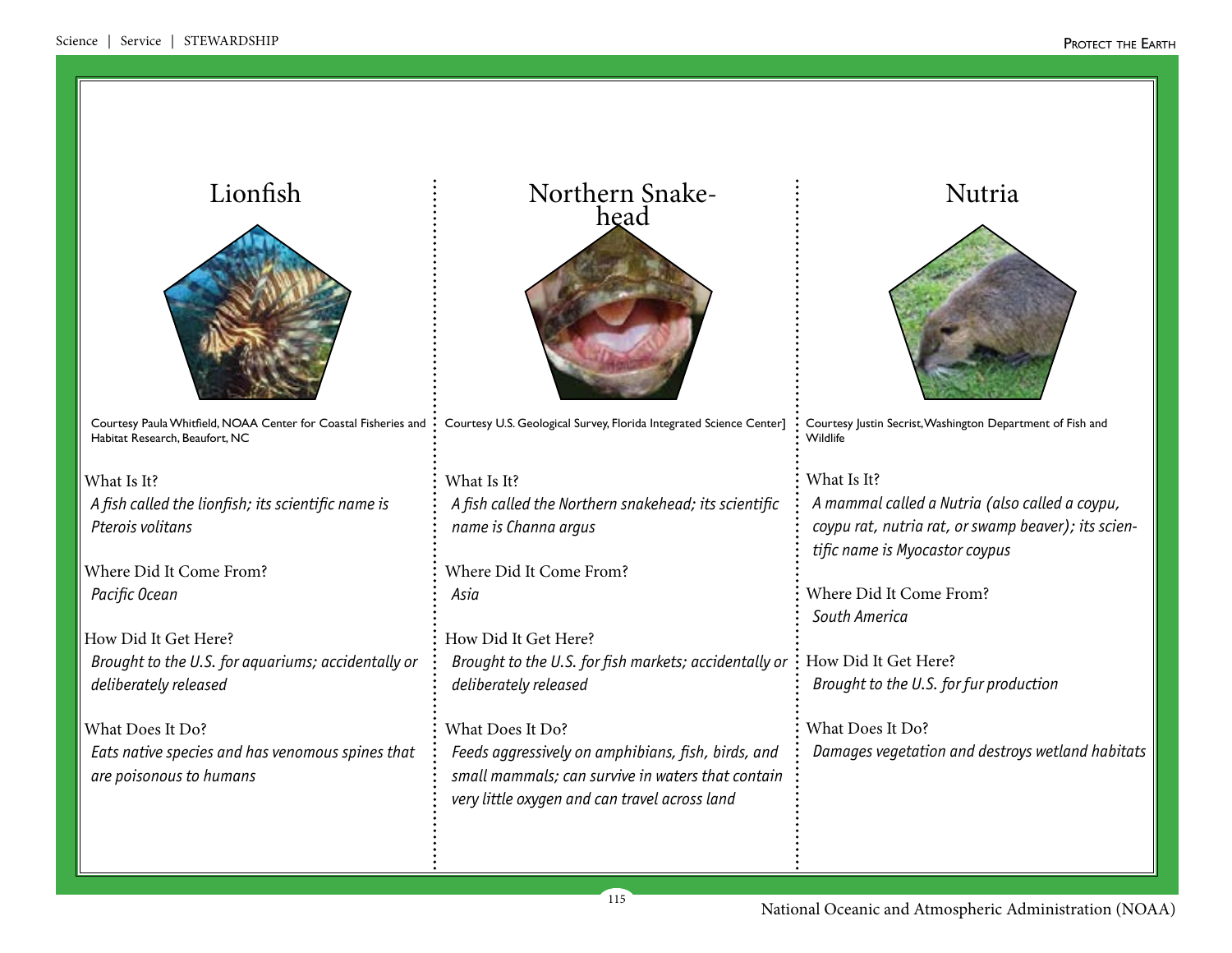## Courtesy D. Jude, University of Michigan What Is It? *A fish called the Round Goby; its scientific name is Neogobius melanostomus* Where Did It Come From? *Eurasia* How Did It Get Here? *In ballast water of ships* What Does It Do? *Feeds on native species* What Is It? Round Goby  $\qquad \qquad \vdots$  Sea Lamprey  $\qquad \qquad \vdots$  Sea Squirt



Mouth of a sea lamprey Courtesy USGS, Great Lakes Science Center

*A fish called a Sea Lamprey; its scientific name is Petromyzon marinus*

Where Did It Come From? *Atlantic Ocean*

How Did It Get Here? *Entered the Great Lakes through man-made canals*

116

What Does It Do? *Feeds on native species*



Courtesy Dann Blackwood, U.S. Geological Survey

What Is It?

*An invertebrate called a Sea Squirt (also called an ascidian, colonial tunicate, or compound sea squirt]; its scientific name is Didemnum lahillei*

Where Did It Come From? *Europe*

How Did It Get Here? *In ballast water and attached to the hulls of ships*

What Does It Do? *Forms dense mats that smother native species*